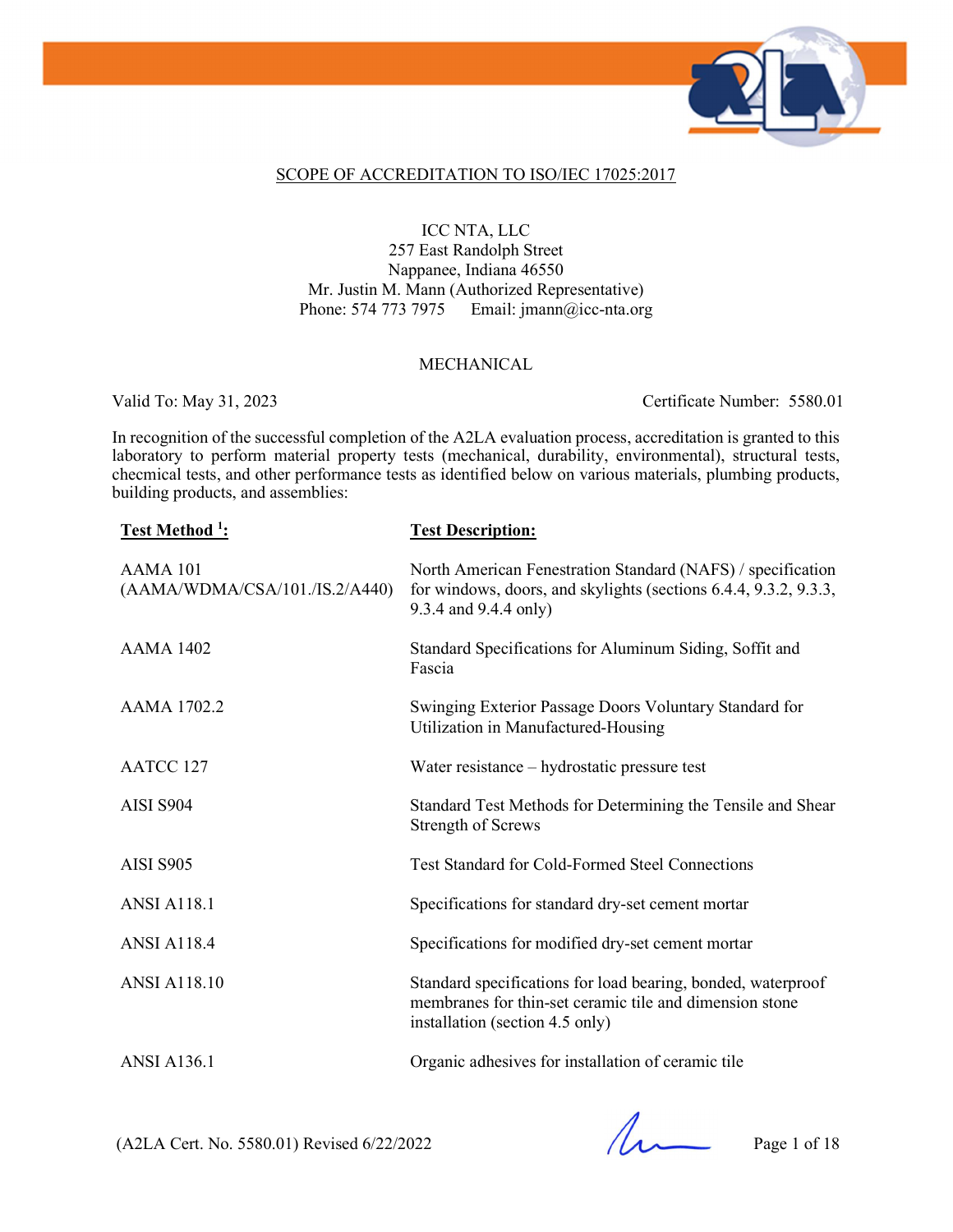| Test Method <sup>1</sup> : | <b>Test Description:</b>                                                                                                      |
|----------------------------|-------------------------------------------------------------------------------------------------------------------------------|
| <b>ANSI A137.1</b>         | American National Standard Specifications for Ceramic Tile<br>$\left( \arccos 9.6 \right)$                                    |
| <b>ANSI A326.3</b>         | American National Standard Test Method for Measuring<br>Dynamic Coefficient of Friction of Hard Surface Flooring<br>Materials |
| <b>ANSI / NFSI B101.3</b>  | Test Method for Measuring the Wet DCOF of Hard Surface<br>Walkways                                                            |
| ANSI / TPI 1               | National design standard for metal plate connected wood truss<br>construction                                                 |
| APA AFG-01                 | Adhesives for field-gluing plywood to wood framing                                                                            |
| ASME A112.4.2 / CSA B45.16 | Personal Hygiene Devices for Water Closets <sup>2</sup>                                                                       |
| ASME A112.19.2 / CSA B45.1 | Ceramic Plumbing Fixtures <sup>2</sup>                                                                                        |
| ASME A112.19.1 / CSA B45.2 | Enamelled Cast Iron and Enamelled Steel Plumbing Fixtures <sup>2</sup>                                                        |
| ASME A112.19.3 / CSA B45.4 | Stainless Steel Plumbing Fixtures <sup>2</sup>                                                                                |
| ASTM A90                   | Standard Test Method for Weight [Mass] of Coating on Iron<br>and Steel Articles with Zinc or Zinc-Alloy Coatings              |
| ASTM A370                  | Standard Test Methods and Definitions for Mechanical Testing<br>of Steel Products (Only Sections 6 to 14)                     |
| ASTM B117                  | Standard Practice for Operating Salt Spray (Fog) Apparatus                                                                    |
| ASTM C36/C36M              | Standard specification for gypsum wallboard                                                                                   |
| ASTM C109                  | Standard Test Method for Compressive Strength of Hydraulic<br>Cement Mortars (Using 2-in. or [50-mm] Cube Specimens)          |
| ASTM C165                  | Standard test method for measuring compressive properties of<br>thermal insulations                                           |
| ASTM C167                  | Standard test methods for thickness and density of blanket or<br>batt thermal insulations                                     |
| ASTM C191                  | Standard Test Methods for Time of Setting of Hydraulic<br>Cement by Vicat Needle                                              |
| ASTM C203                  | Standard test methods for breaking load and flexural properties<br>of block-type thermal insulation                           |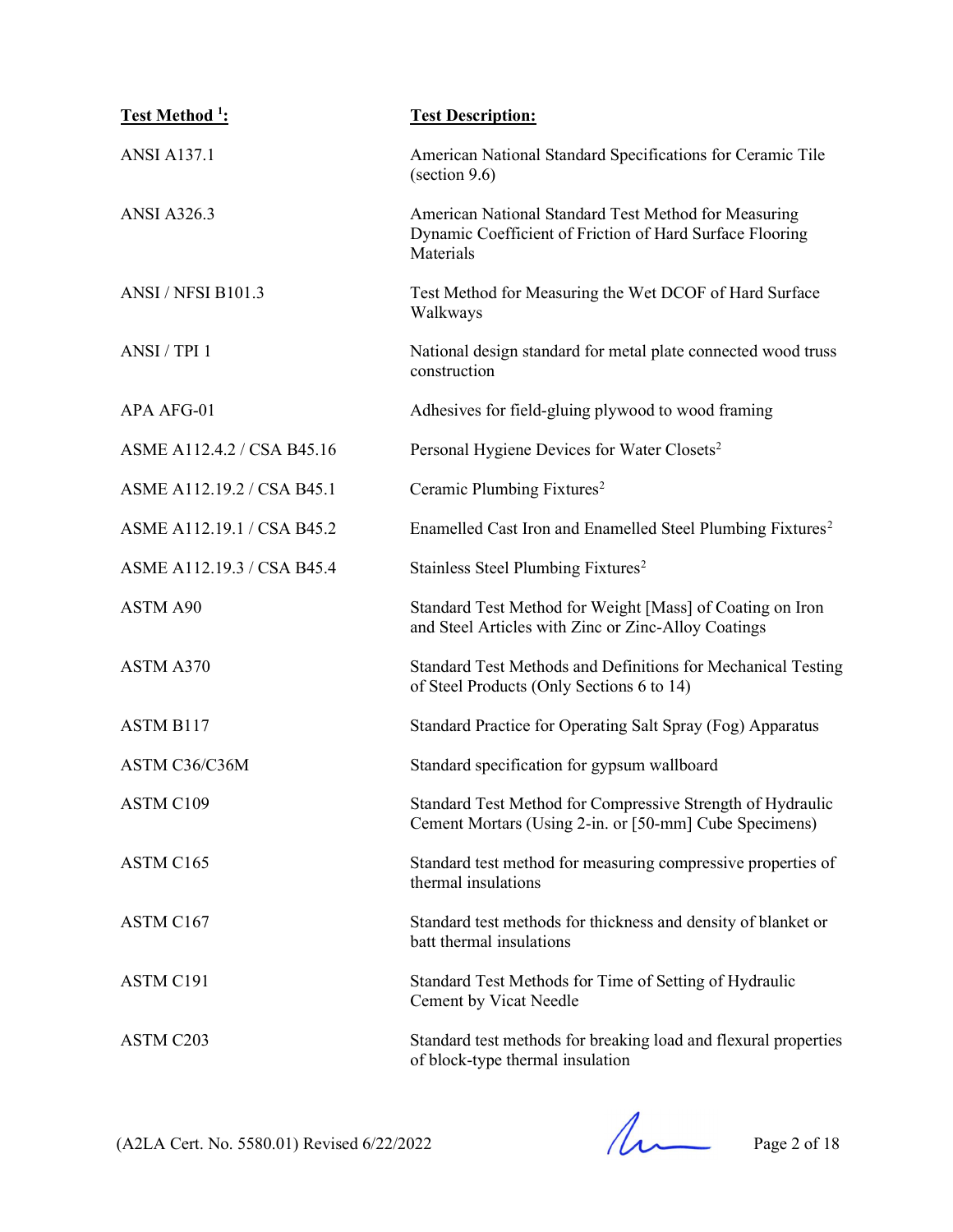| Test Method <sup>1</sup> : | <b>Test Description:</b>                                                                                                                                                                                                                           |
|----------------------------|----------------------------------------------------------------------------------------------------------------------------------------------------------------------------------------------------------------------------------------------------|
| ASTM C266                  | Standard Test Method for Time of Setting of Hydraulic-<br>Cement Paste by Gillmore Needles                                                                                                                                                         |
| ASTM C267                  | Standard Test Methods for Chemical Resistance of Mortars,<br>Grouts, and Monolithic Surfacings and Polymer Concretes                                                                                                                               |
| <b>ASTM C271/C271M</b>     | Standard test method for density of sandwich core materials                                                                                                                                                                                        |
| ASTM C272/C272M            | Standard test method for water absorption of core materials for<br>sandwich constructions                                                                                                                                                          |
| <b>ASTM C273/C273M</b>     | Standard test method for shear properties of sandwich core<br>materials                                                                                                                                                                            |
| <b>ASTM C297/C297M</b>     | Standard test method for flatwise tensile strength of sandwich<br>constructions                                                                                                                                                                    |
| ASTM C303                  | Standard test method for dimensions and density of preformed<br>block and board -type thermal insulation                                                                                                                                           |
| ASTM C307                  | Standard Test Method for Tensile Strength of Chemical-<br>Resistant Mortar, Grouts, and Monolithic Surfacings                                                                                                                                      |
| ASTM C308                  | Standard Practice for Working, Initial Setting, and Service<br>Strength Setting Times of Chemical-Resistant Resin Mortars                                                                                                                          |
| ASTM C321                  | Standard Test Method for Bond Strength of Chemical-Resistant<br>Mortars                                                                                                                                                                            |
| ASTM C364/C364M            | Standard test method for edgewise compressive strength of<br>sandwich constructions                                                                                                                                                                |
| ASTM C365                  | Standard Test Method for Flatwise Compressive Properties of<br><b>Sandwich Cores</b>                                                                                                                                                               |
| ASTM C373                  | Standard Test Methods for Determination of Water Absorption<br>and Associated Properties by Vacuum Method for Pressed<br>Ceramic Tiles and Glass Tiles and Boil Method for Extruded<br>Ceramic Tiles and Non-tile Fired Ceramic Whiteware Products |
| <b>ASTM C393/C393M</b>     | Standard test method for core shear properties of sandwich<br>constructions by beam flexure                                                                                                                                                        |
| ASTM C413                  | Standard Test Method for Absorption of Chemical-Resistant<br>Mortars, Grouts, Monolithic Surfacings, and Polymer<br>Concretes                                                                                                                      |
| ASTM C473                  | Standard test methods for physical testing of gypsum panel<br>products (except sections 8, 9 and 21)                                                                                                                                               |

(A2LA Cert. No. 5580.01) Revised 6/22/2022 Page 3 of 18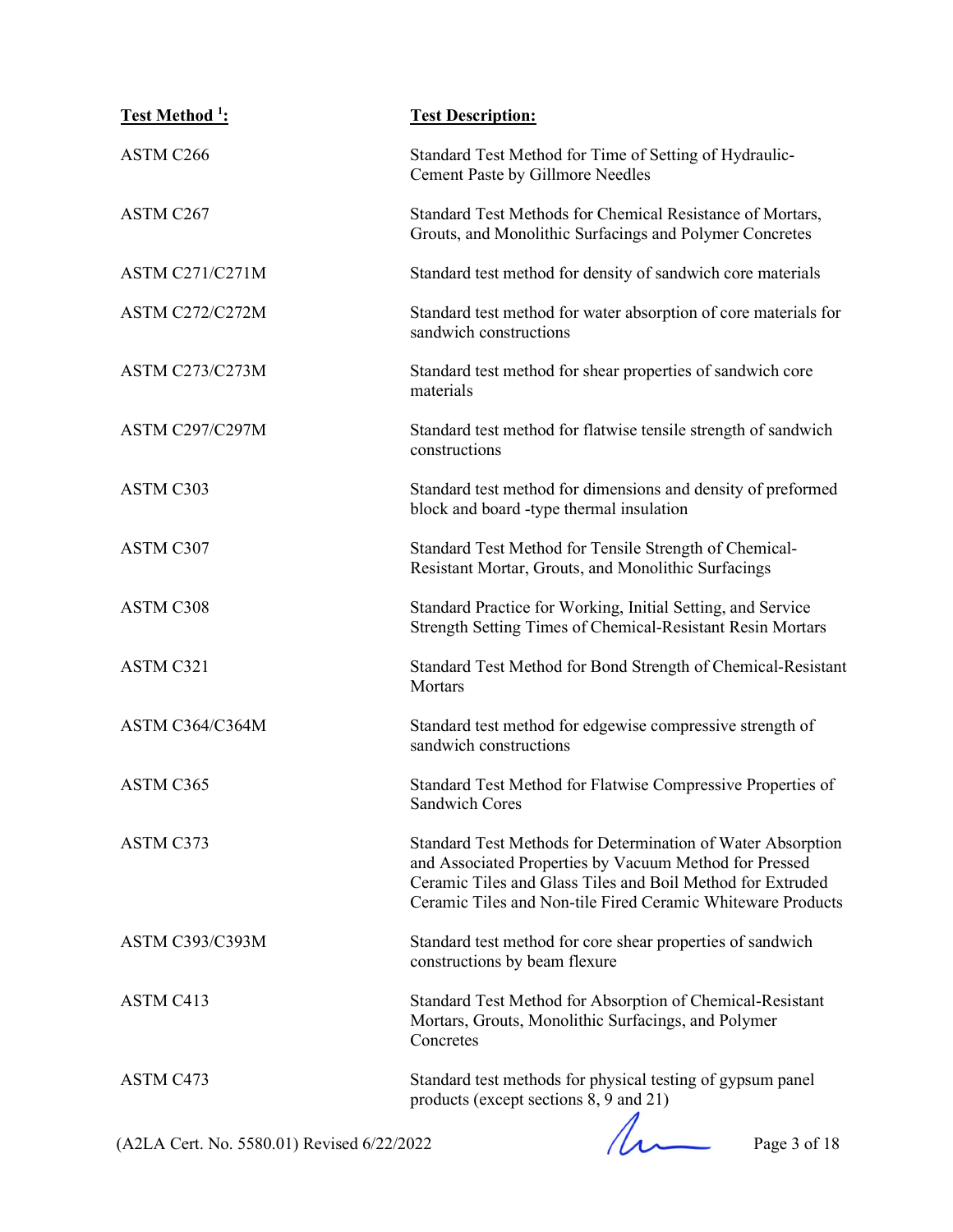| <b>Test Method 1:</b> | <b>Test Description:</b>                                                                                                                                                 |
|-----------------------|--------------------------------------------------------------------------------------------------------------------------------------------------------------------------|
| ASTM C480             | Standard Test Method for Flexure Creep of Sandwich<br>Constructions                                                                                                      |
| ASTM C481             | Standard Test Method for Laboratory Aging of Sandwich<br>Constructions                                                                                                   |
| ASTM C482             | Standard Test Method for Bond Strength of Ceramic Tile to<br><b>Portland Cement Paste</b>                                                                                |
| ASTM C518             | Standard Test Method for Steady-State Thermal Transmission<br>Properties by Means of the Heat Flow Meter Apparatus                                                       |
| ASTM C531             | Standard Test Method for Linear Shrinkage and Coefficient of<br>Thermal Expansion of Chemical-Resistant Mortars, Grouts,<br>Monolithic Surfacings, and Polymer Concretes |
| ASTM C557             | Standard specification for adhesives for fastening gypsum<br>wallboard to wood framing                                                                                   |
| ASTM C578             | Standard specification for rigid, cellular polystyrene thermal<br>insulation                                                                                             |
| ASTM C579             | Standard Test Methods for Compressive Strength of Chemical-<br>Resistant Mortars, Grouts, Monolithic Surfacings, and Polymer<br>Concretes                                |
| ASTM C580             | Standard Test Method for Flexural Strength and Modulus of<br>Elasticity of Chemical-Resistant Mortars, Grouts, Monolithic<br>Surfacings, and Polymer Concretes           |
| ASTM C627             | Standard test method for evaluating ceramic floor tile<br>installation systems using the Robinson-type floor tester                                                      |
| ASTM C645             | Standard Specification for Nonstructural Steel Framing<br>Members                                                                                                        |
| ASTM C666             | Standard Test Method for Resistance of Concrete to Rapid<br>Freezing and Thawing, excluding section 4.2 and 4.3                                                          |
| ASTM C686             | Standard test method for parting strength of mineral fiber batt<br>and blanket-type insulation                                                                           |
| ASTM C947             | Standard test method for flexural properties of thin-section<br>glass-fiber-reinforced concrete (using simple beam with third<br>point loading)                          |
| ASTM C954             | Standard Specification for Steel Drill Screws for the<br>Application of Gypsum Panel Products or Metal Plaster Bases                                                     |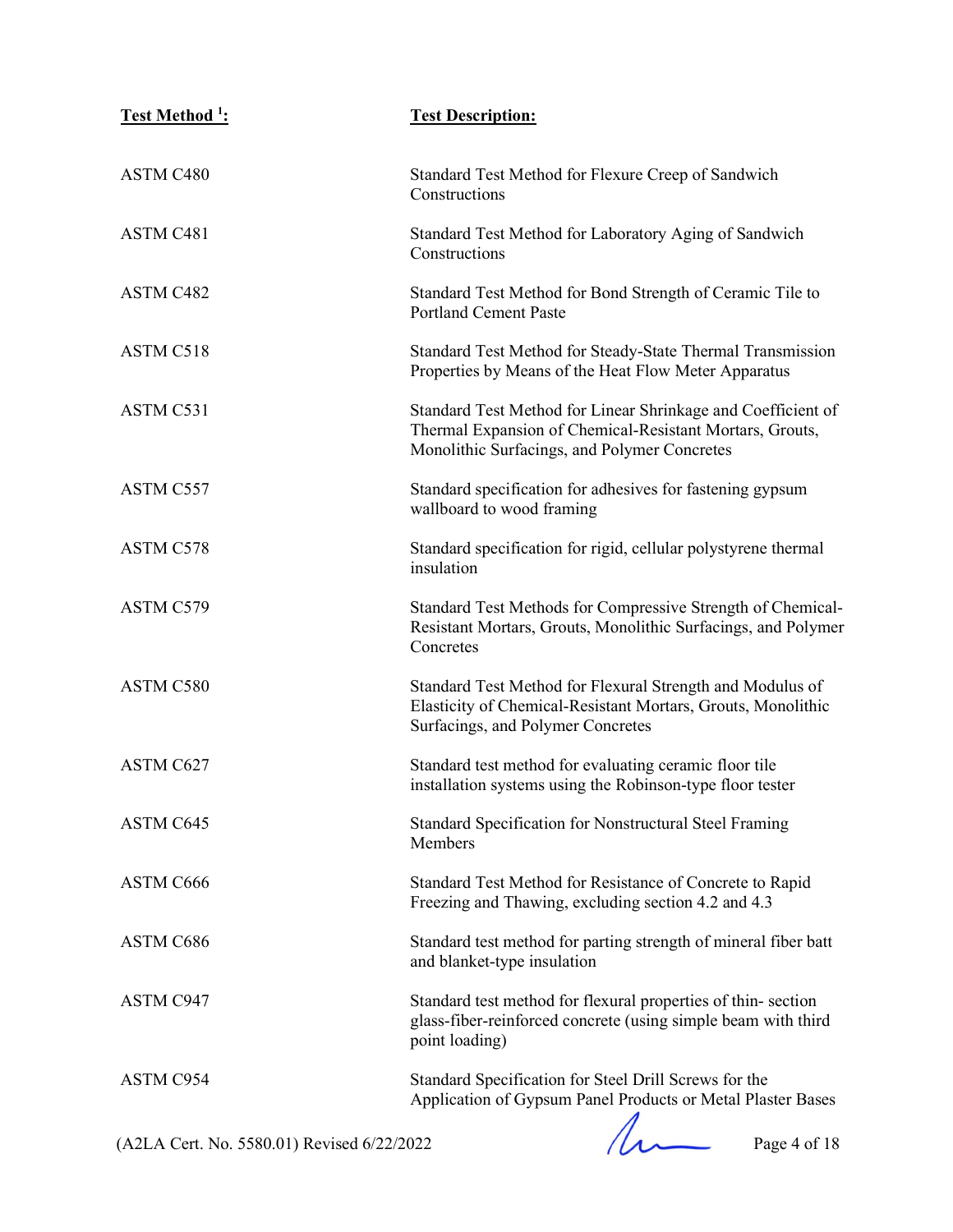| <u>Test Method <sup>1</sup></u> : | <b>Test Description:</b>                                                                                                                                         |
|-----------------------------------|------------------------------------------------------------------------------------------------------------------------------------------------------------------|
|                                   | to Steel Studs from 0.033 in. (0.84 mm) to 0.112 in. (2.84 mm)<br>in Thickness                                                                                   |
| ASTM C955                         | Standard Specification for Cold-Formed Steel Structural<br><b>Framing Members</b>                                                                                |
| ASTM C1002                        | Standard Specification for Steel Self-Piercing Tapping Screws<br>for Application of Gypsum Panel Products or Metal Plaster<br>Bases to Wood Studs or Steel Studs |
| <b>ASTM C1177/C1177M</b>          | Standard specification for glass mat gypsum substrate for use<br>as sheathing                                                                                    |
| ASTM C1185                        | Standard Test Methods for Sampling and Testing Non-<br>Asbestos Fiber-Cement Flat Sheet, Roofing and Siding<br>Shingles, and Clapboards                          |
| ASTM C1264                        | Standard specification for sampling, inspection, rejection,<br>certification, packaging, marking, shipping, handling, and<br>storage of gypsum panel products    |
| <b>ASTM C1396/C1396M</b>          | Standard specification for gypsum board                                                                                                                          |
| ASTM C1513                        | Standard Specification for Steel Tapping Screws for Cold-<br>Formed Steel Framing Connections                                                                    |
| ASTM D143                         | Standard test methods for small clear specimens of timber                                                                                                        |
| ASTM D146/D146M                   | Standard test methods for sampling and testing bitumen<br>saturated felts and woven fabrics for roofing and waterproofing                                        |
| <b>ASTM D198</b>                  | Standard test methods of static tests of lumber in structural<br>sizes                                                                                           |
| ASTM D226                         | Standard specification for asphalt-saturated organic felt used in<br>roofing and waterproofing                                                                   |
| ASTM D412                         | Standard Test Methods for Vulcanized Rubber and<br>Thermoplastic Elastomers—Tension                                                                              |
| ASTM D522                         | Standard Test Methods for Mandrel Bend Test of Attached<br><b>Organic Coatings</b>                                                                               |
| ASTM D543                         | Standard Practices for Evaluating the Resistance of Plastics to<br><b>Chemical Reagents</b>                                                                      |
| ASTM D570                         | Standard test method for water absorption of plastics                                                                                                            |

 $(A2LA$  Cert. No. 5580.01) Revised 6/22/2022 Page 5 of 18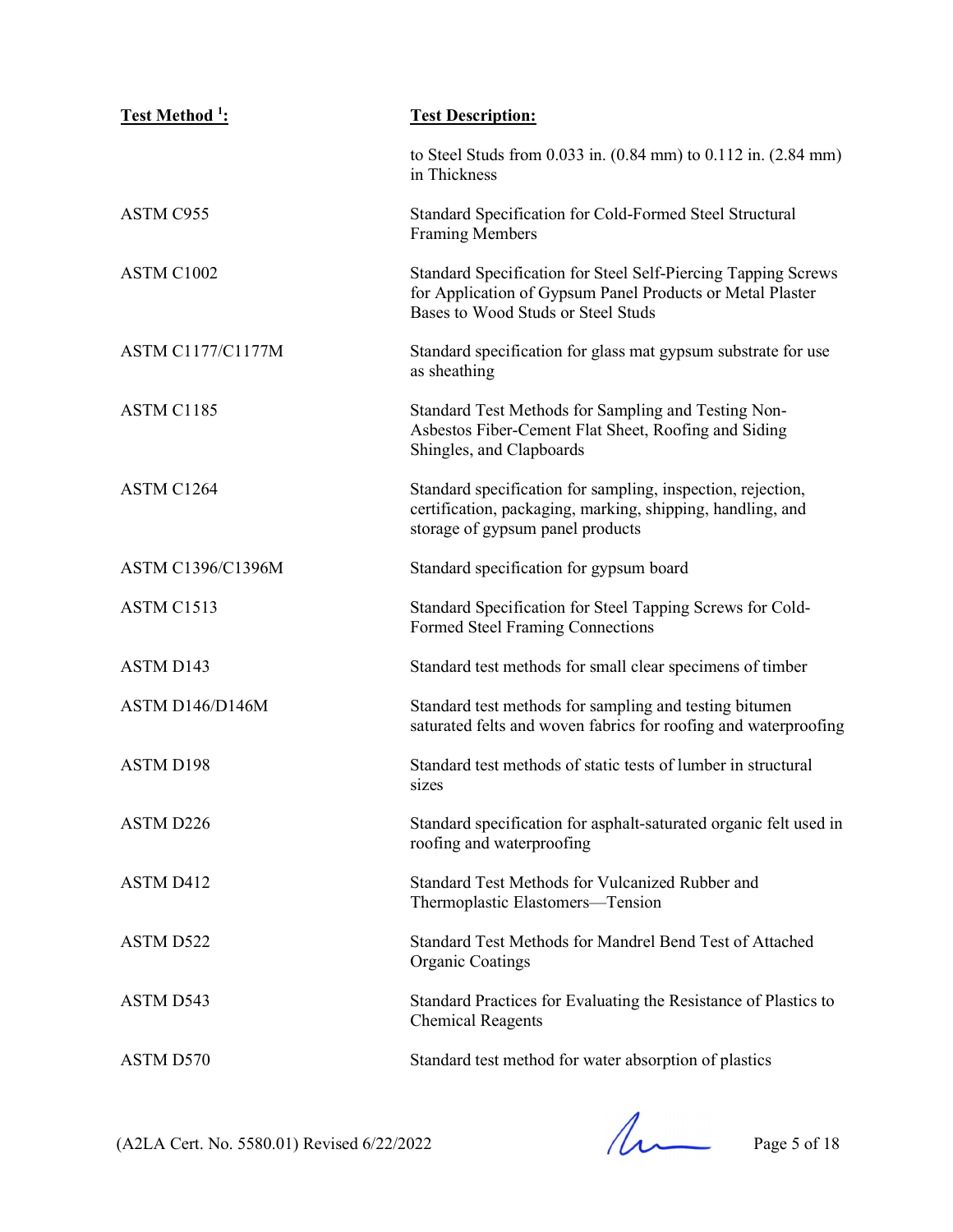| Test Method <sup>1</sup> : | <b>Test Description:</b>                                                                                                                                         |
|----------------------------|------------------------------------------------------------------------------------------------------------------------------------------------------------------|
| ASTM D635                  | Standard Test Method for Rate of Burning and/or Extent and<br>Time of Burning of Plastics in a Horizontal Position                                               |
| ASTM D638                  | Standard test method for tensile properties of plastics                                                                                                          |
| <b>ASTM D648</b>           | Standard test method for deflection temperature of plastics<br>under flexural load in the edgewise position                                                      |
| ASTM D696                  | Standard test method for coefficient of linear thermal<br>expansion of plastics between $-30^{\circ}$ C and $30^{\circ}$ C with a vitreous<br>silica dilatometer |
| ASTM D751                  | <b>Standard Test Methods for Coated Fabrics</b>                                                                                                                  |
| ASTM D756                  | Standard Practice for Determination of Weight and Shape<br>Changes of Plastics Under Accelerated Service Conditions                                              |
| ASTM D779                  | Standard Test Method for Determining the Water Vapor<br>Resistance of Sheet Materials in Contact with Liquid Water by<br>the Dry Indicator Method                |
| ASTM D790                  | Standard test methods for flexural properties of unreinforced<br>and reinforced plastics and electrical insulating materials                                     |
| ASTM D792                  | Standard Test Methods for Density and Specific Gravity<br>(Relative Density) of Plastics by Displacement                                                         |
| <b>ASTM D828</b>           | Standard test method for tensile properties of paper and<br>paperboard using constant-rate-of-elongation apparatus                                               |
| <b>ASTM D882</b>           | Standard test method for tensile properties of thin plastic<br>sheeting                                                                                          |
| <b>ASTM D896</b>           | Standard Practice for Resistance of Adhesive Bonds to<br><b>Chemical Reagents</b>                                                                                |
| ASTM D903                  | Standard test method for peel or stripping strength of adhesive<br>bonds                                                                                         |
| ASTM D905                  | Standard test method for strength properties of adhesive bonds<br>in shear by compression loading                                                                |
| ASTM D1002                 | Standard test method for apparent shear strength of single-<br>lapjoint adhesively bonded metal specimens by tension loading<br>(metal-to-metal)                 |
| ASTM D1003                 | Standard Test Method for Haze and Luminous Transmittance<br>of Transparent Plastics                                                                              |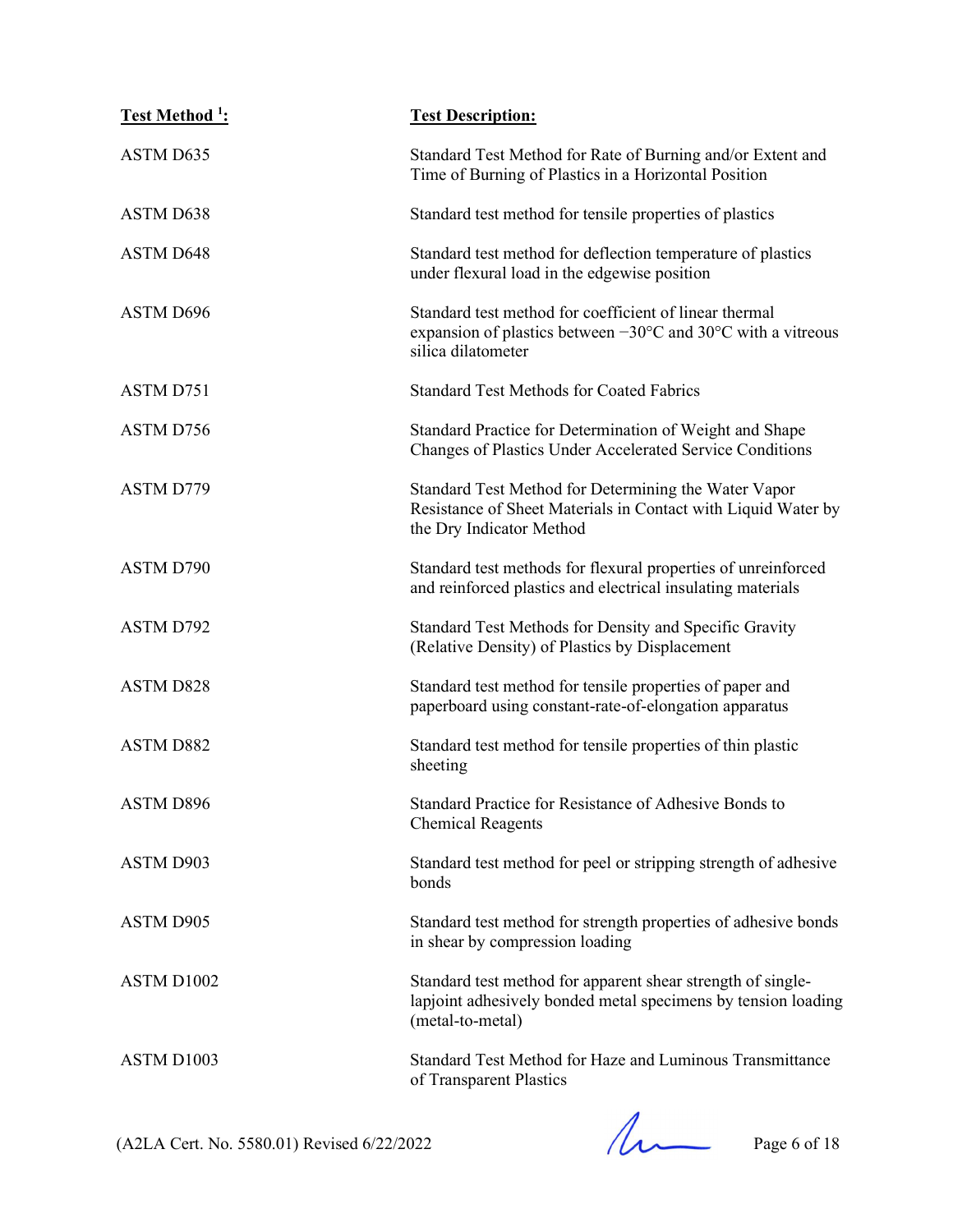| Test Method <sup>1</sup> : | <b>Test Description:</b>                                                                                                                                       |
|----------------------------|----------------------------------------------------------------------------------------------------------------------------------------------------------------|
| ASTM D1004                 | Standard Test Method for Tear Resistance (Graves Tear) of<br>Plastic Film and Sheeting                                                                         |
| ASTM D1037                 | Standard test methods for evaluating properties of wood-base<br>fiber and particle panel materials (except sections 22, 25, 26)<br>and part b, sections 34-36) |
| ASTM D1084                 | Standard test methods for viscosity of adhesives (method A<br>only)                                                                                            |
| ASTM D1101                 | Standard test methods for integrity of adhesive joints in<br>structural laminated wood products for exterior use                                               |
| ASTM D1183                 | Standard Practices for Resistance of Adhesives to Cyclic<br>Laboratory Aging Conditions                                                                        |
| ASTM D1203                 | Standard Test Methods for Volatile Loss from Plastics Using<br><b>Activated Carbon Methods</b>                                                                 |
| ASTM D1204                 | Standard Test Method for Linear Dimensional Changes of<br>Nonrigid Thermoplastic Sheeting or Film at Elevated<br>Temperature                                   |
| ASTM D1212                 | Standard Test Methods for Measurement of Wet Film<br>Thickness of Organic Coatings                                                                             |
| ASTM D1239                 | Standard Test Method for Resistance of Plastic Films to<br><b>Extraction by Chemicals</b>                                                                      |
| ASTM D1593                 | Standard Specification for Nonrigid Vinyl Chloride Plastic<br>Film and Sheeting                                                                                |
| ASTM D1621                 | Standard test method for compressive properties of rigid<br>cellular plastics                                                                                  |
| <b>ASTM D1622/D1622M</b>   | Standard test method for apparent density of rigid cellular<br>plastics                                                                                        |
| <b>ASTM D1623/D1623M</b>   | Standard test method for tensile and tensile adhesion properties<br>of rigid cellular plastics (type B only)                                                   |
| ASTM D1709                 | Standard Test Methods for Impact Resistance of Plastic Film<br>by the Free-Falling Dart Method                                                                 |
| ASTM D1761                 | Standard test methods for mechanical fasteners in wood                                                                                                         |
| ASTM D1790                 | Standard Test Method for Brittleness Temperature of Plastic<br>Sheeting by Impact                                                                              |

 $(A2LA$  Cert. No. 5580.01) Revised 6/22/2022 Page 7 of 18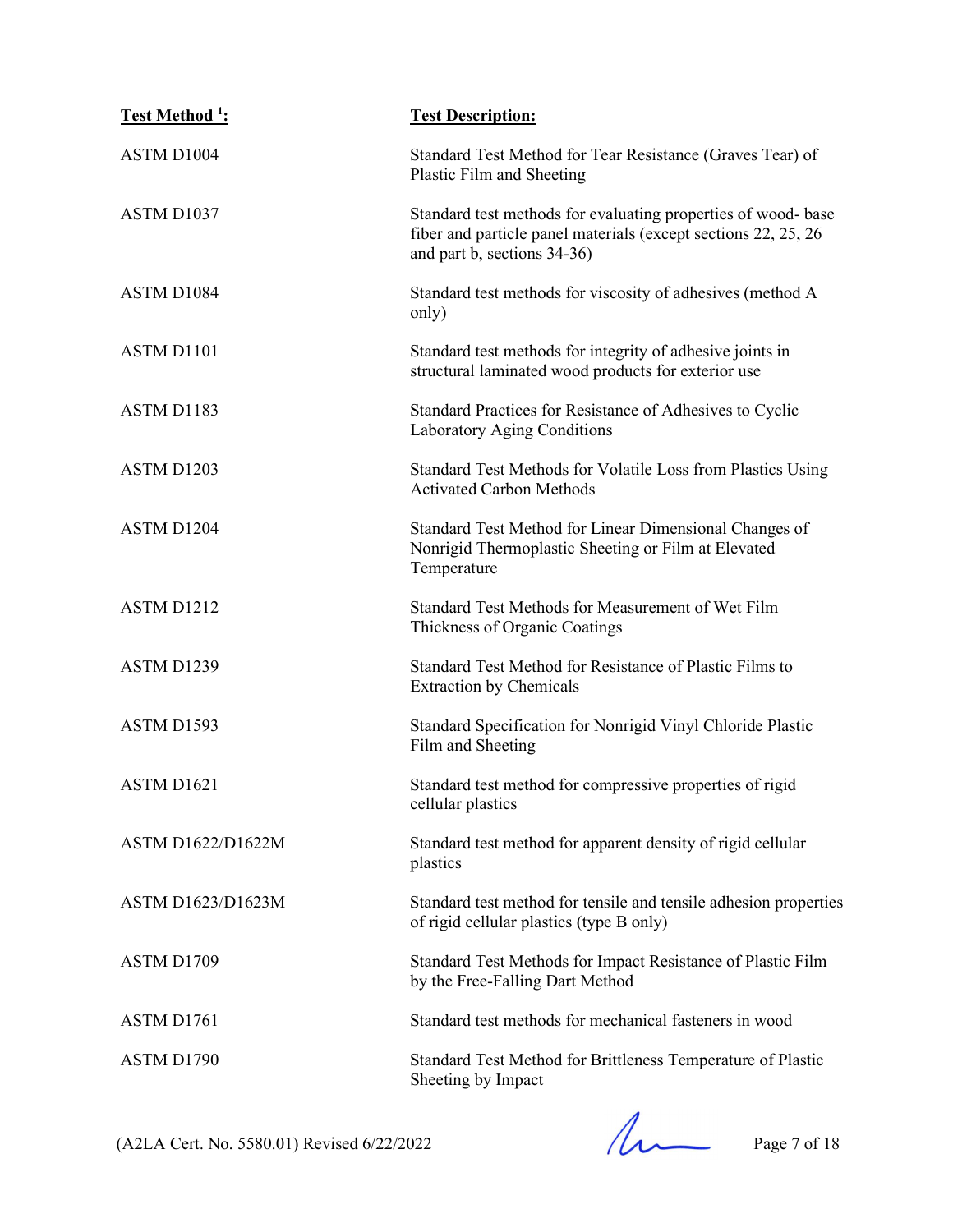| Test Method <sup>1</sup> : | <b>Test Description:</b>                                                                                                                             |
|----------------------------|------------------------------------------------------------------------------------------------------------------------------------------------------|
| ASTM D1876                 | Standard test method for peel resistance of adhesives (T- peel<br>test)                                                                              |
| ASTM D1929                 | Standard Test Method for Determining Ignition Temperature of<br>Plastics                                                                             |
| ASTM D1970                 | Standard Specification for Self-Adhering Polymer Modified<br>Bituminous Sheet Materials Used as Steep Roofing<br>Underlayment for Ice Dam Protection |
| ASTM D2126                 | Standard Test Method for Response of Rigid Cellular Plastics<br>to Thermal and Humid Aging                                                           |
| ASTM D2299                 | Standard Recommended Practice for Determining Relative<br><b>Stain Resistance of Plastics</b>                                                        |
| ASTM D2240                 | Standard test method for rubber property—durometer hardness                                                                                          |
| ASTM D2244                 | Standard Practice for Calculation of Color Tolerances and<br>Color Differences from Instrumentally Measured Color<br>Coordinates                     |
| ASTM D2247                 | Standard Practice for Testing Water Resistance of Coatings in<br>100 % Relative Humidity                                                             |
| ASTM D2294                 | Standard test method for creep properties of adhesives in shear<br>by tension loading (metal-to-metal)                                               |
| ASTM D2394                 | Standard Test Methods for Simulated Service Testing of Wood<br>and Wood-Based Finish Flooring                                                        |
| ASTM D2395                 | Standard Test Methods for Specific Gravity of Wood and<br><b>Wood Based Materials</b>                                                                |
| ASTM D2559                 | Standard specification for adhesives for bonded structural<br>wood products for use under exterior exposure conditions                               |
| ASTM D2583                 | Standard Test Method for Indentation Hardness of Rigid<br>Plastics by Means of a Barcol Impressor                                                    |
| ASTM D2718                 | Standard Test Methods for Structural Panels in Planar Shear<br>(Rolling Shear (only Method B)                                                        |
| ASTM D2843                 | Standard Test Method for Density of Smoke from the Burning<br>or Decomposition of Plastics                                                           |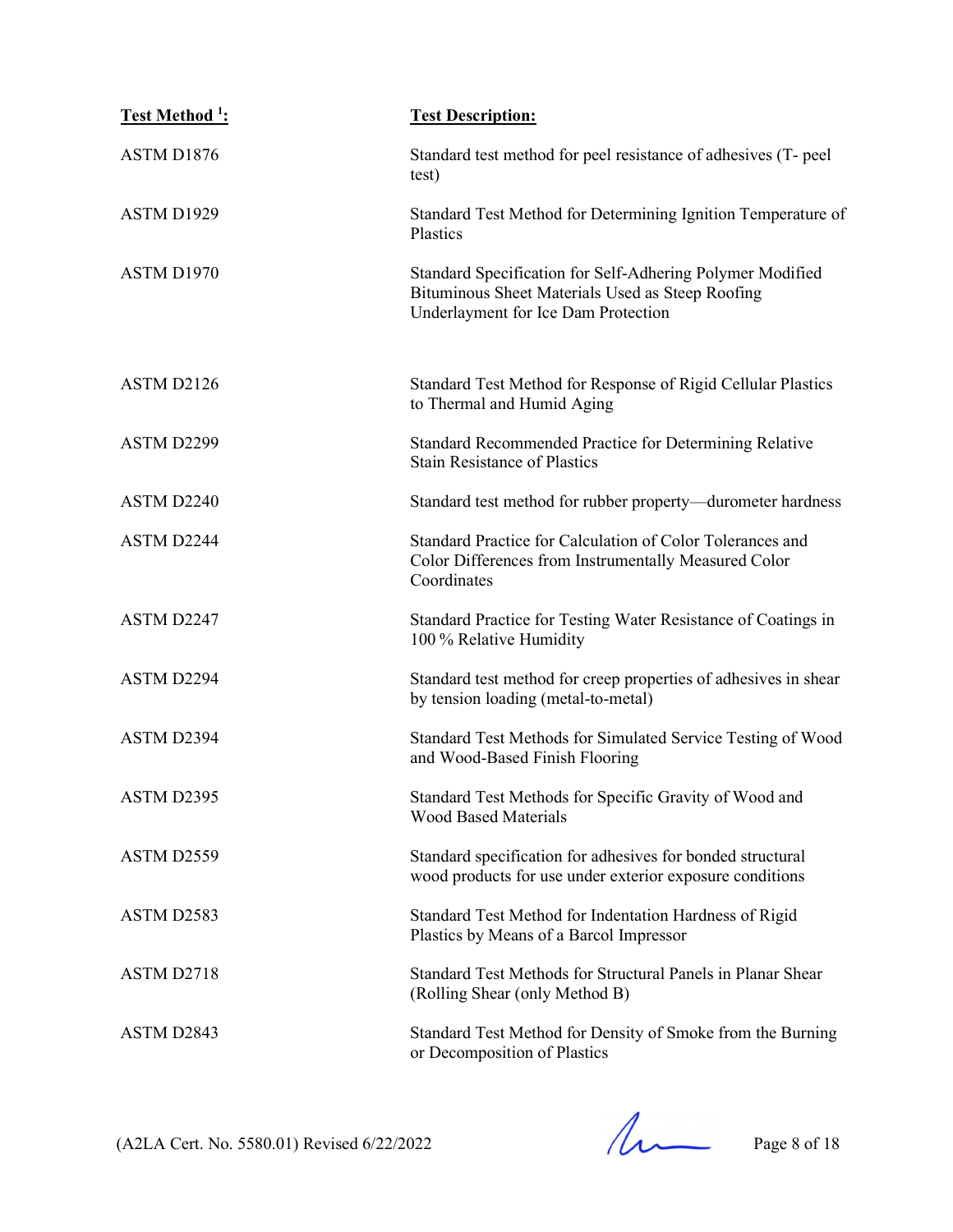| Test Method <sup>1</sup> : | <b>Test Description:</b>                                                                                                                                                           |
|----------------------------|------------------------------------------------------------------------------------------------------------------------------------------------------------------------------------|
| ASTM D2863                 | Standard Test Method for Measuring the Minimum Oxygen<br>Concentration to Support Candle-Like Combustion of Plastics<br>(Oxygen Index)                                             |
| ASTM D2990                 | Standard test methods for tensile, compressive, and flexural<br>creep and creep-rupture of plastics                                                                                |
| ASTM D3024                 | Performance specification protein-base adhesives for structural<br>laminated wood products for use under interior (dry use)<br>exposure conditions (except sections 12.2 and 12.3) |
| ASTM D3045                 | Standard Practice for Heat Aging of Plastics Without Load                                                                                                                          |
| ASTM D3500                 | Standard Test Methods for Structural Panels in Tension (only<br>Method A)                                                                                                          |
| ASTM D3501                 | Standard Test Methods for Wood-Based Structural Panels in<br>Compression (Excluding Method A)                                                                                      |
| ASTM D3737                 | Standard practice for establishing allowable properties for<br>structural glued laminated timber (glulam)                                                                          |
| ASTM D3746                 | Standard Test Method for Impact Resistance of Btuminous<br>Roofing Systems                                                                                                         |
| ASTM D3801                 | Standard Test Method for Measuring the Comparative Burning<br>Characteristics of Solid Plastics in a Vertical Position                                                             |
| ASTM D3930                 | Standard specification for adhesives for wood-based materials<br>for construction of manufactured homes                                                                            |
| ASTM D4068                 | Standard specification for chlorinated polyethylene (CPE)<br>sheeting for concealed water-containment membrane (annex<br>A2 only)                                                  |
| ASTM D4317                 | Standard specification for polyvinyl acetate-based emulsion<br>adhesives (except sections 9.1.2, 9.1.3, 9.1.4, 10.3.1, 10.3.3.1,<br>10.3.3.5 and 10.3.3.6)                         |
| ASTM D4442                 | <b>Standard Test Methods for Direct Moisture Content</b><br>Measurement of Wood and Wood-Based Materials                                                                           |
| ASTM D4444                 | Standard Test Method for Laboratory Standardization and<br>Calibration of Hand-Held Moisture Meters                                                                                |
| ASTM D4761                 | Standard Test Methods for Mechanical Properties of Lumber<br>and Wood-Base Structural Material                                                                                     |

 $(A2LA$  Cert. No. 5580.01) Revised 6/22/2022 Page 9 of 18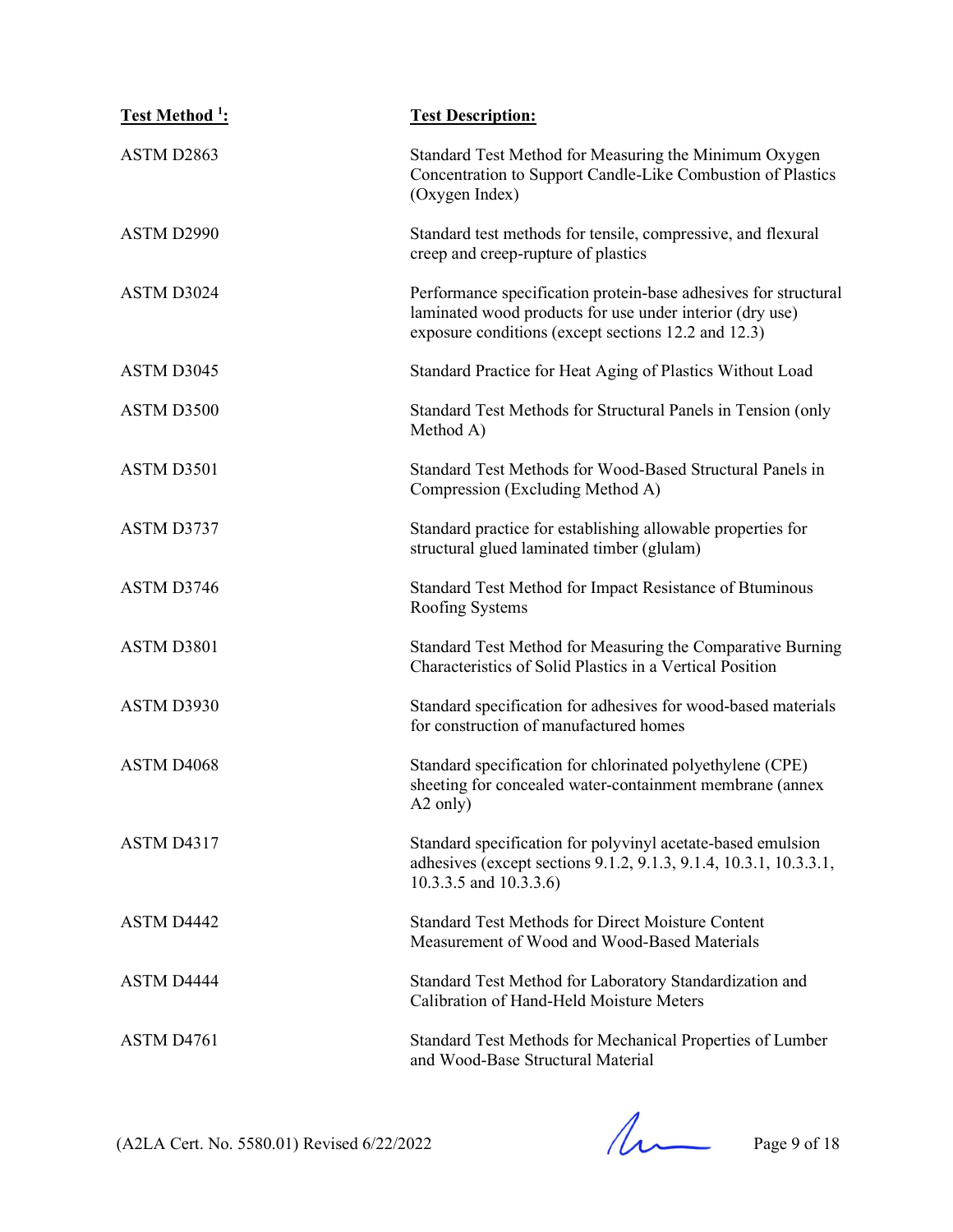| Test Method <sup>1</sup> : | <b>Test Description:</b>                                                                                                                               |
|----------------------------|--------------------------------------------------------------------------------------------------------------------------------------------------------|
| ASTM D4804                 | Standard Test Method for Determining the Flammability<br>Characteristics of Nonrigid Solid Plastics                                                    |
| <b>ASTM D4869/D4869M</b>   | Standard specification for asphalt-saturated organic felt<br>underlayment used in steep slope roofing                                                  |
| ASTM D4986                 | Standard Test Method for Horizontal Burning Characteristics<br>of Cellular Polymeric Materials                                                         |
| ASTM D5034                 | Standard Test Method for Breaking Strength and Elongation of<br>Textile Fabrics (Grab Test)                                                            |
| ASTM D5048                 | Standard Test Method for Measuring the Comparative Burning<br>Characteristics and Resistance to Burn-Through of Solid<br>Plastics Using a 125-mm Flame |
| ASTM D5055                 | Standard Specification for Establishing and Monitoring<br>Structural Capacities of Prefabricated Wood I-Joists (only<br>Section $6.4.3$ )              |
| ASTM D5132                 | Standard Test Method for Horizontal Burning Rate of<br>Polymeric Materials Used in Occupant Compartments of Motor<br>Vehicles                          |
| ASTM D5199                 | Standard Test Method for Measuring the Nominal Thickness of<br>Geosynthetics                                                                           |
| ASTM D5206                 | Standard test method for wind load resistance of rigid plastic<br>siding                                                                               |
| ASTM D5322                 | Standard Practice for Laboratory Immersion Procedures for<br>Evaluating the Chemical Resistance of Geosynthetics to<br>Liquids                         |
| ASTM D5456                 | Standard specification for evaluation of structural composite<br>lumber products                                                                       |
| ASTM D5764                 | Standard test method for evaluating dowel-bearing strength of<br>wood and wood-based products                                                          |
| ASTM D6108                 | Standard test method for compressive properties of plastic<br>lumber and shapes                                                                        |
| ASTM D6109                 | Standard test methods for flexural properties of unreinforced<br>and reinforced plastic lumber and related products                                    |
| ASTM D6111                 | Standard test method for bulk density and specific gravity of<br>plastic lumber and shapes by displacement                                             |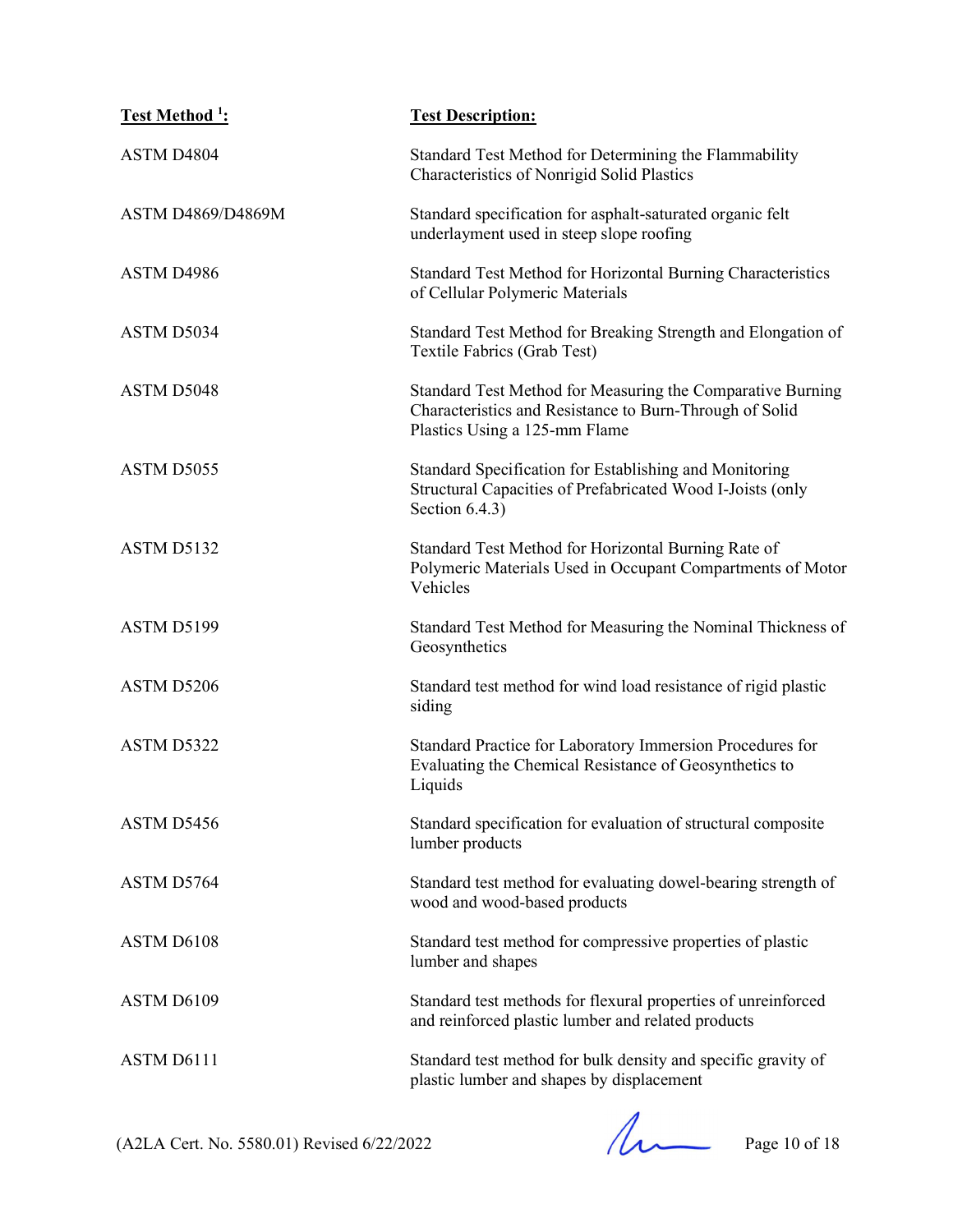| Test Method <sup>1</sup> : | <b>Test Description:</b>                                                                                                                                                                           |
|----------------------------|----------------------------------------------------------------------------------------------------------------------------------------------------------------------------------------------------|
| ASTM D6112                 | Standard test methods for compressive and flexural creep and<br>creep-rupture of plastic lumber and shapes                                                                                         |
| ASTM D6117                 | Standard test methods for mechanical fasteners in plastic<br>lumber and shapes                                                                                                                     |
|                            |                                                                                                                                                                                                    |
| ASTM D6341                 | Standard test method for determination of the linear coefficient<br>of thermal expansion of plastic lumber and plastic lumber<br>shapes between $-30$ and $140^{\circ}F (-34.4$ and $60^{\circ}C)$ |
| ASTM D6364                 | Standard Test Method for Determining Short-Term<br>Compression Behavior of Geosynthetics                                                                                                           |
| ASTM D6435                 | Standard test method for shear properties of plastic lumber and<br>plastic lumber shapes                                                                                                           |
| ASTM D6815                 | Standard Specification for Evaluation of Duration of Load and<br>Creep Effects of Wood and Wood-Based Products                                                                                     |
| ASTM D7031                 | Standard Guide for Evaluating Mechanical and Physical<br>Properties of Wood-Plastic Composite Products (Excluding<br>Sections 5.12, 5.13, 5.17, 5.22 and 5.23)                                     |
| ASTM D7032                 | Standard Specification for Establishing Performance Ratings<br>for Wood-Plastic Composite Deck Boards and Guardrail<br>Systems (Guards or Handrails), excluding Section 4.9                        |
| ASTM D7147                 | Standard Specification for Testing and Establishing Allowable<br>Loads of Joist Hangers                                                                                                            |
| ASTM D7247                 | Standard Test Method for Evaluating the Shear Strength of<br>Adhesive Bonds in Laminated Wood Products at Elevated<br>Temperatures                                                                 |
| <b>ASTM E8/E8M</b>         | Standard test methods for tension testing of metallic materials                                                                                                                                    |
| <b>ASTM E72</b>            | Standard test methods of conducting strength tests of panels for<br>building construction (except section 10)                                                                                      |
| ASTM E96/E96M              | Standard test methods for water vapor transmission of<br>materials                                                                                                                                 |
| ASTM E136                  | Standard Test Method for Assessing Combustibility of<br>Materials Using a Vertical Tube Furnace at 750°C                                                                                           |

 $(A2LA$  Cert. No. 5580.01) Revised 6/22/2022 Page 11 of 18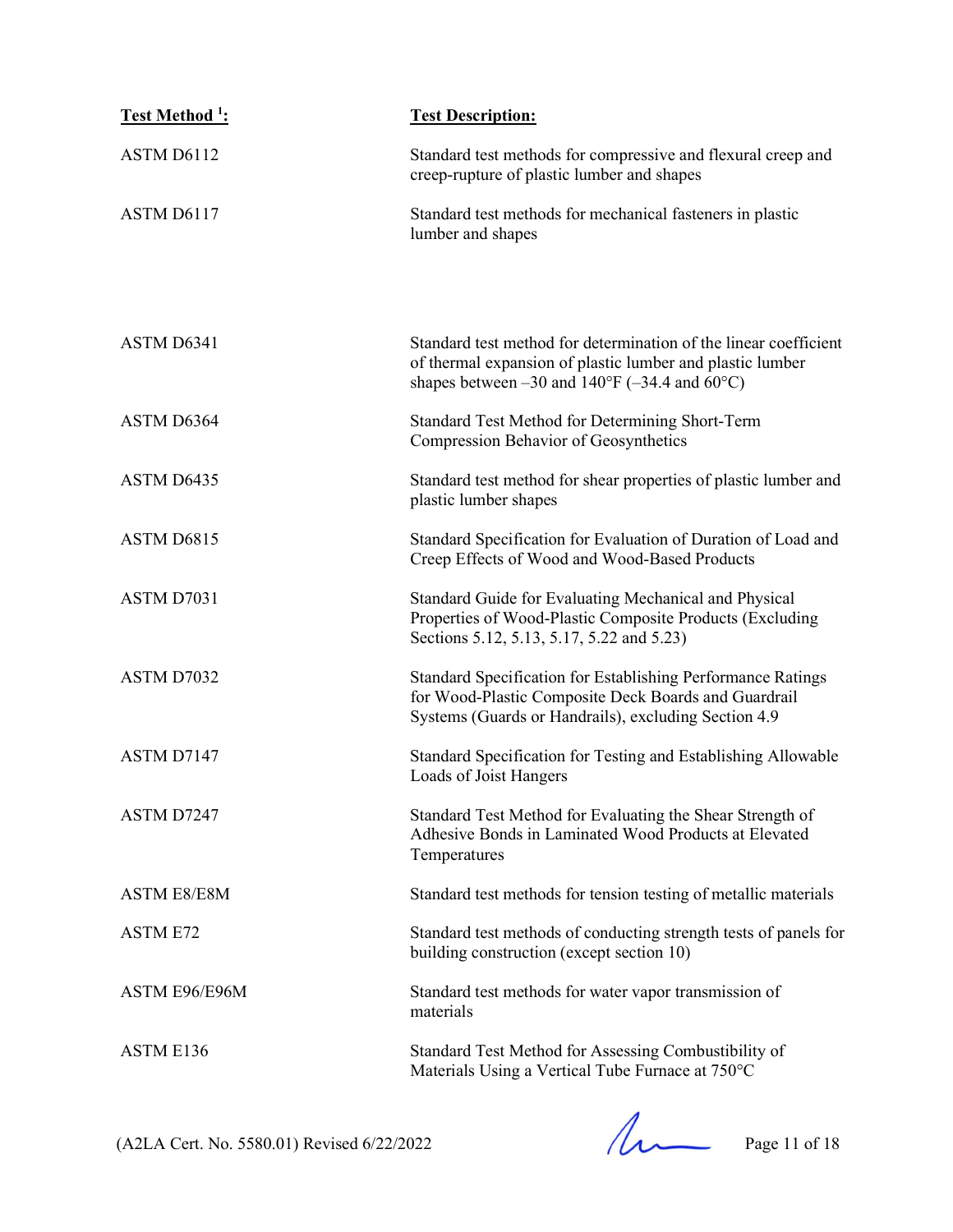| <b>Test Method 1:</b>  | <b>Test Description:</b>                                                                                                                                               |
|------------------------|------------------------------------------------------------------------------------------------------------------------------------------------------------------------|
| <b>ASTM E162</b>       | Standard Test Method for Surface Flammability of Materials<br>Using a Radiant Heat Energy Source                                                                       |
| ASTM E228              | Standard Test Method for Linear Thermal Expansion of Solid<br>Materials with a Push-Rod Dilatometer                                                                    |
| <b>ASTM E283/E283M</b> | Standard test method for determining rate of air leakage<br>through exterior windows, curtain walls, and doors under<br>specified pressure differences across specimen |
| ASTM E308              | Standard Practice for Computing the Colors of Objects by<br>Using the CIE System                                                                                       |
| ASTM E313              | Standard Practice for Calculating Yellowness and Whiteness<br>Indices from Instrumentally Measured Color Coordinates                                                   |
| ASTM E330/E330M        | Standard test method for structural performance of exterior<br>windows, doors, skylights and curtain walls by uniform static<br>air pressure difference                |
| ASTM E331              | Standard test method for water penetration of exterior<br>windows, skylights, doors, and curtain walls by uniform static<br>air pressure difference                    |
| ASTM E455              | Standard test method for static load testing of framed floor or<br>roof diaphragm constructions for buildings                                                          |
| <b>ASTM E488</b>       | Standard Test Methods for Strength of Anchors in Concrete<br>Elements, limited to Section 8.1 and 8.3 only                                                             |
| ASTM E489              | Standard test method for tensile strength properties of metal<br>connector plates                                                                                      |
| ASTM E529              | Standard guide for conducting flexural tests on beams and<br>girders for building construction                                                                         |
| ASTM E547              | Standard test method for water penetration of exterior<br>windows, skylights, doors, and curtain walls by cyclic static air<br>pressure difference                     |
| ASTM E564              | Standard practice for static load test for shear resistance of<br>framed walls for buildings                                                                           |
| ASTM E661              | Standard test method for performance of wood and wood -<br>based floor and roof sheathing under concentrated static and<br>impact loads                                |
| ASTM E767              | Standard test method for shear strength properties of metal<br>connector plates                                                                                        |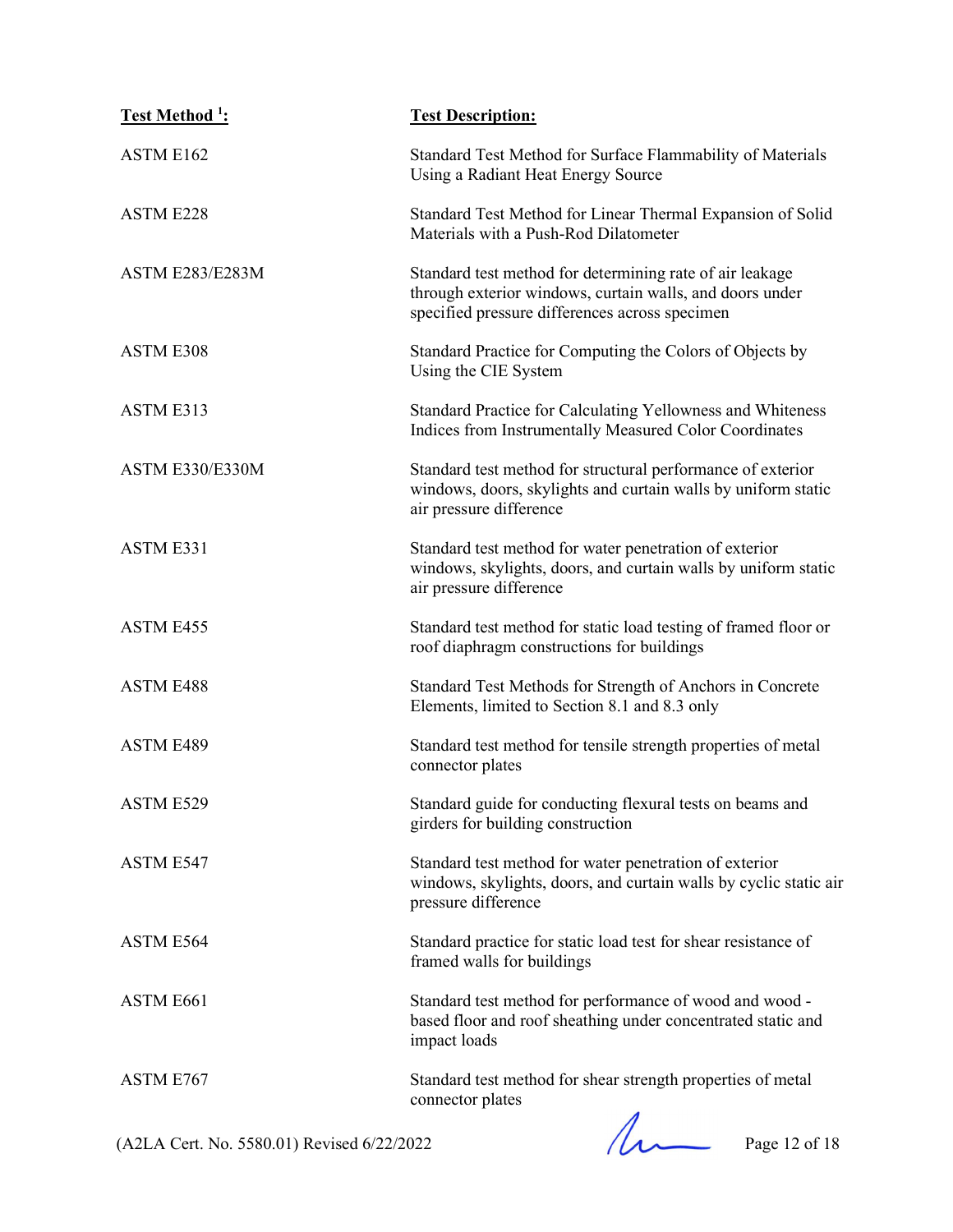| <u>Test Method <sup>1</sup></u> : | <b>Test Description:</b>                                                                                                                                                                |
|-----------------------------------|-----------------------------------------------------------------------------------------------------------------------------------------------------------------------------------------|
| <b>ASTM E779</b>                  | Standard test method for determining air leakage rate by fan<br>pressurization                                                                                                          |
| <b>ASTM E805</b>                  | Standard Practice for Identification of Instrumental Methods of<br>Color or Color-Difference Measurement of Materials                                                                   |
| ASTM E935                         | Standard Test Methods for Performance of Permanent Metal<br>Railing Systems and Rails for Buildings                                                                                     |
| ASTM E985                         | Standard Specification for Permanent Metal Railing Systems<br>and Rails for Buildings                                                                                                   |
| <b>ASTM E1233/E1233</b>           | Standard test method for structural performance of exterior<br>windows, doors, skylights, and curtain walls by cyclic air<br>pressure differential                                      |
| <b>ASTM E1331</b>                 | Standard Test Method for Reflectance Factor and Color by<br>Spectrophotometry Using Hemispherical Geometry                                                                              |
| ASTM E1347                        | Standard Test Method for Color and Color-Difference<br>Measurement by Tristimulus Colorimetry                                                                                           |
| ASTM E1348                        | Standard Test Method for Transmittance and Color by<br>Spectrophotometry Using Hemispherical Geometry                                                                                   |
| ASTM E1592                        | Standard test method for structural performance of sheet metal<br>roof and siding systems by uniform static air pressure<br>difference                                                  |
| ASTM E1886                        | Standard test method for performance of exterior windows,<br>curtain walls, doors, and impact protective systems impacted<br>by missile(s) and exposed to cyclic pressure differentials |
| ASTM E1996                        | Standard specification for performance of exterior windows,<br>curtain walls, doors, and impact protective systems impacted<br>by windborne debris in hurricanes                        |
| ASTM E2127                        | Standard methods of static load test for combined tensile and<br>transverse load resistance of paneled wall systems in building<br>construction                                         |
| ASTM E2134                        | Standard Test Method for Evaluating the Tensile-Adhesion<br>Performance of an Exterior Insulation and Finish System<br>(EIFS)                                                           |
| ASTM E2178                        | Standard Test Method for Air Permeance of Building Materials                                                                                                                            |

(A2LA Cert. No. 5580.01) Revised 6/22/2022 Page 13 of 18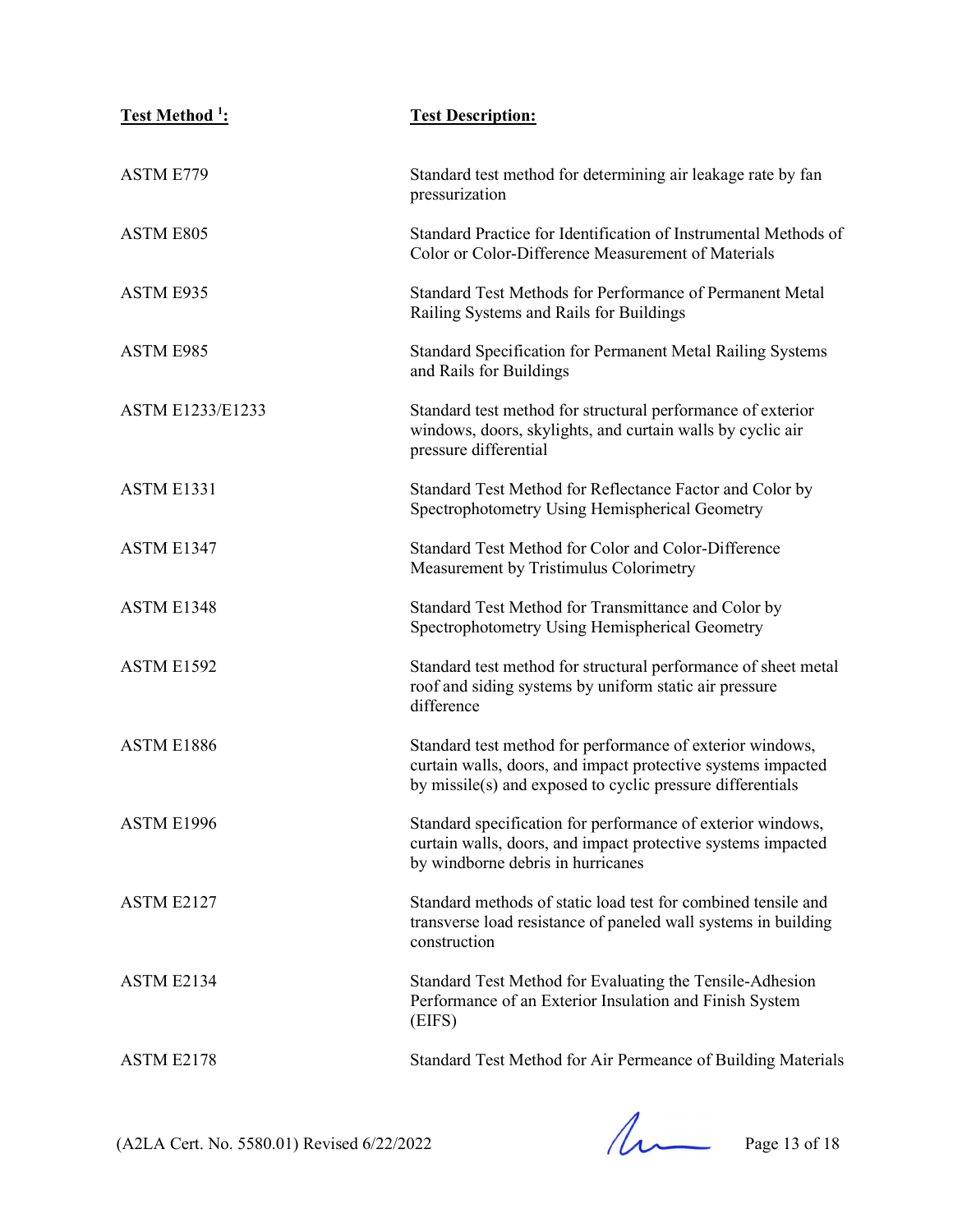| <b>Test Method 1:</b>                      | <b>Test Description:</b>                                                                                                                           |
|--------------------------------------------|----------------------------------------------------------------------------------------------------------------------------------------------------|
| ASTM E2273                                 | Standard test method for determining the drainage efficiency of<br>exterior insulation and finish systems (EIFS) clad wall<br>assemblies           |
| ASTM E2322                                 | Standard test method for conducting transverse and<br>concentrated load tests on panels used in floor and roof<br>construction                     |
| ASTM E2485                                 | Standard Test Method for Freeze/Thaw Resistance of Exterior<br>Insulation and Finish Systems (EIFS) and Water Resistive<br><b>Barrier Coatings</b> |
| ASTM E2357                                 | Standard Test Method for Determining Air Leakage Rate of<br><b>Air Barrier Assemblies</b>                                                          |
| ASTM E2556                                 | Standard Specification for Vapor Permeable Flexible Sheet<br>Water-Resistive Barriers Intended for Mechanical Attachment                           |
| ASTM E2925                                 | Standard Specification for Manufactured Polymeric Drainage<br>and Ventilation Materials Used to Provide a Rain screen<br>Function                  |
| ASTM F446                                  | Standard Consumer Safety Specification for Grab Bars and<br>Accessories Installed in the Bathing Area                                              |
| ASTM F462                                  | Standard consumer safety specification for slip-resistant<br>bathing facilities                                                                    |
| ASTM F1087                                 | Standard Test Method for Linear Dimensional Stability of a<br><b>Gasket Material to Moisture</b>                                                   |
| ASTM F1575                                 | Standard Test Method for Determining Bending Yield Moment<br>of Nails                                                                              |
| ASTM F1678                                 | Standard test method for using a portable articulated strut slip<br>tester (PAST)                                                                  |
| <b>ASTM F1679</b>                          | Standard Test Method for Using a Variable Incidence<br>Tribometer (VIT)                                                                            |
| ASTM F3359                                 | Standard Test Method for Determining Bending Yield Moment<br>of Staples                                                                            |
| ASTM G154                                  | Standard Practice for Operating Fluorescent Ultraviolet (UV)<br>Lamp Apparatus for Exposure of Nonmetallic Materials                               |
| ASTM G155                                  | Standard Practice for Operating Xenon Arc Light Apparatus<br>for Exposure of Non-Metallic Materials                                                |
| CSA B45.5 / IAPMO Z124                     | Plastic plumbing fixtures                                                                                                                          |
| (A2LA Cert. No. 5580.01) Revised 6/22/2022 | Page 14 of 18                                                                                                                                      |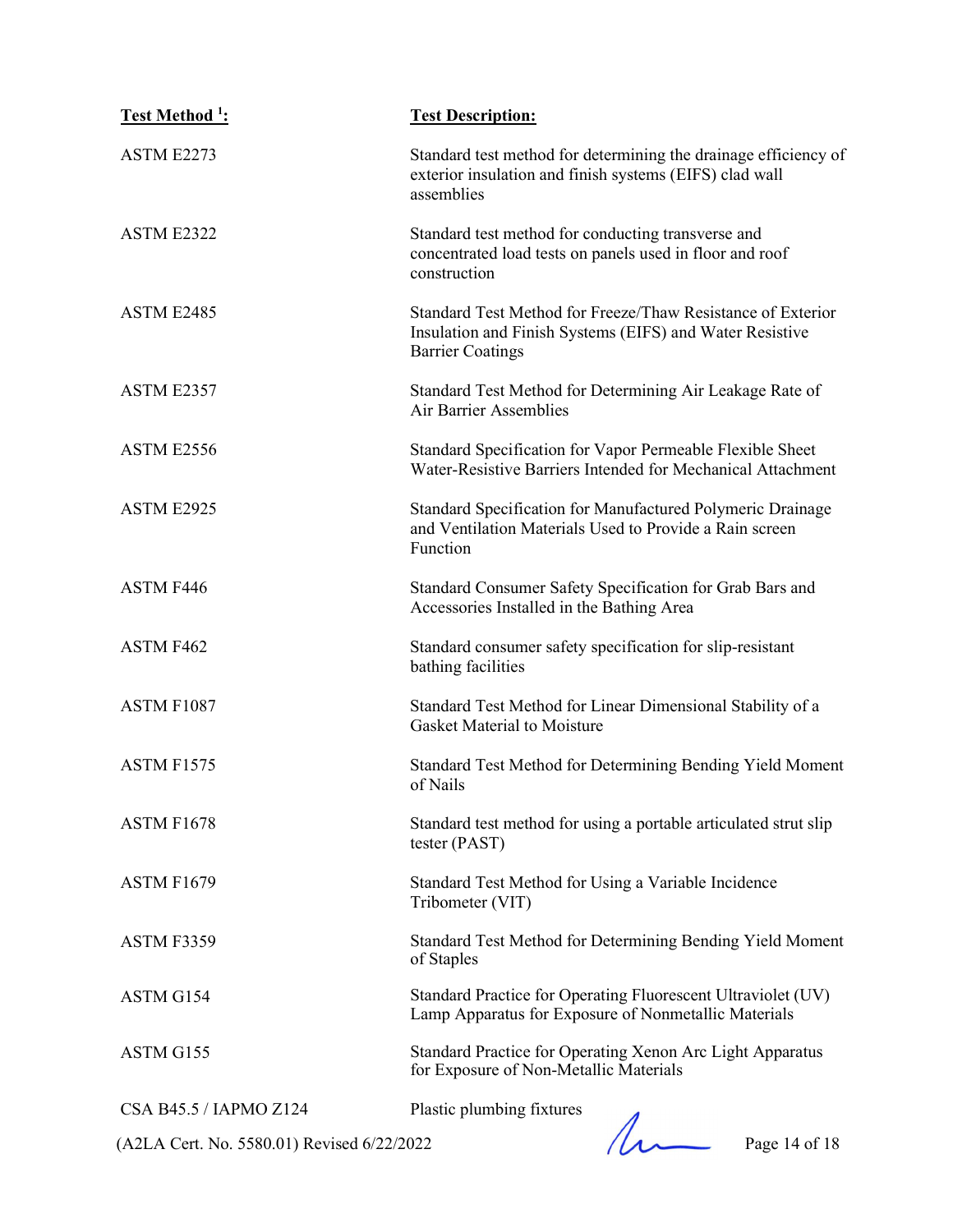| <u>Test Method <sup>1</sup>:</u> | <b>Test Description:</b>                                                                                                                            |
|----------------------------------|-----------------------------------------------------------------------------------------------------------------------------------------------------|
| <b>CSA S347</b>                  | Method of test for evaluation of truss plates used in lumber<br>joints                                                                              |
| <b>FMVSS 302 / CMVSS 302</b>     | Flammability of interior materials                                                                                                                  |
| <b>ICC 500</b>                   | ICC/NSSA Standard for the Design and Construction of Storm<br>Shelters, Large missile test per ASTM E1886 for designed<br>wind speeds up to 250 mph |
| <b>ICC-ES AC04</b>               | Sandwich panels                                                                                                                                     |
| <b>ICC-ES AC05</b>               | Sandwich panel adhesives                                                                                                                            |
| <b>ICC-ES AC11</b>               | <b>Cementitious Exterior Wall Coatings</b>                                                                                                          |
| <b>ICC-ES AC13</b>               | Joist hangers and similar devices                                                                                                                   |
| <b>ICC-ES AC14</b>               | Prefabricated wood I-joists                                                                                                                         |
| <b>ICC-ES AC38</b>               | Water-resistive barriers                                                                                                                            |
| ICC-ES AC39                      | Walking decks (except ASTM D1242)                                                                                                                   |
| <b>ICC-ES AC47</b>               | Structural wood-based products (except sections 3.4 and 3.5)                                                                                        |
| <b>ICC-ES AC48</b>               | Self-adhered roof underlayments for use as ice barriers<br>(sections 3.0, 4.1, 4.2, 4.3, 4.6, 4.7, and 4.8)                                         |
| <b>ICC-ES AC49</b>               | Molded plastic footing pads (sections 4.5 and 4.6)                                                                                                  |
| <b>ICC-ES AC86</b>               | Cold-formed steel framing members-interior non-load- bearing<br>wall assemblies                                                                     |
| ICC-ES AC100                     | Air-conditioning Equipment Pads                                                                                                                     |
| ICC-ES AC116                     | Acceptance Criteria for Nails, (excluding Section 3.2.3)                                                                                            |
| ICC-ES AC118                     | Tapping Screw Fasteners Used in Steel-to-steel Connections                                                                                          |
| ICC-ES AC174                     | Deck board span ratings and guardrail systems (guards and<br>handrails) (except section 3.10)                                                       |
| <b>ICC-ES AC188</b>              | Roof underlayments                                                                                                                                  |
| ICC-ES AC207                     | Polypropylene roof underlayments                                                                                                                    |
| ICC-ES AC245                     | Windows and doors subject to wind-borne debris                                                                                                      |

(A2LA Cert. No. 5580.01) Revised 6/22/2022 Page 15 of 18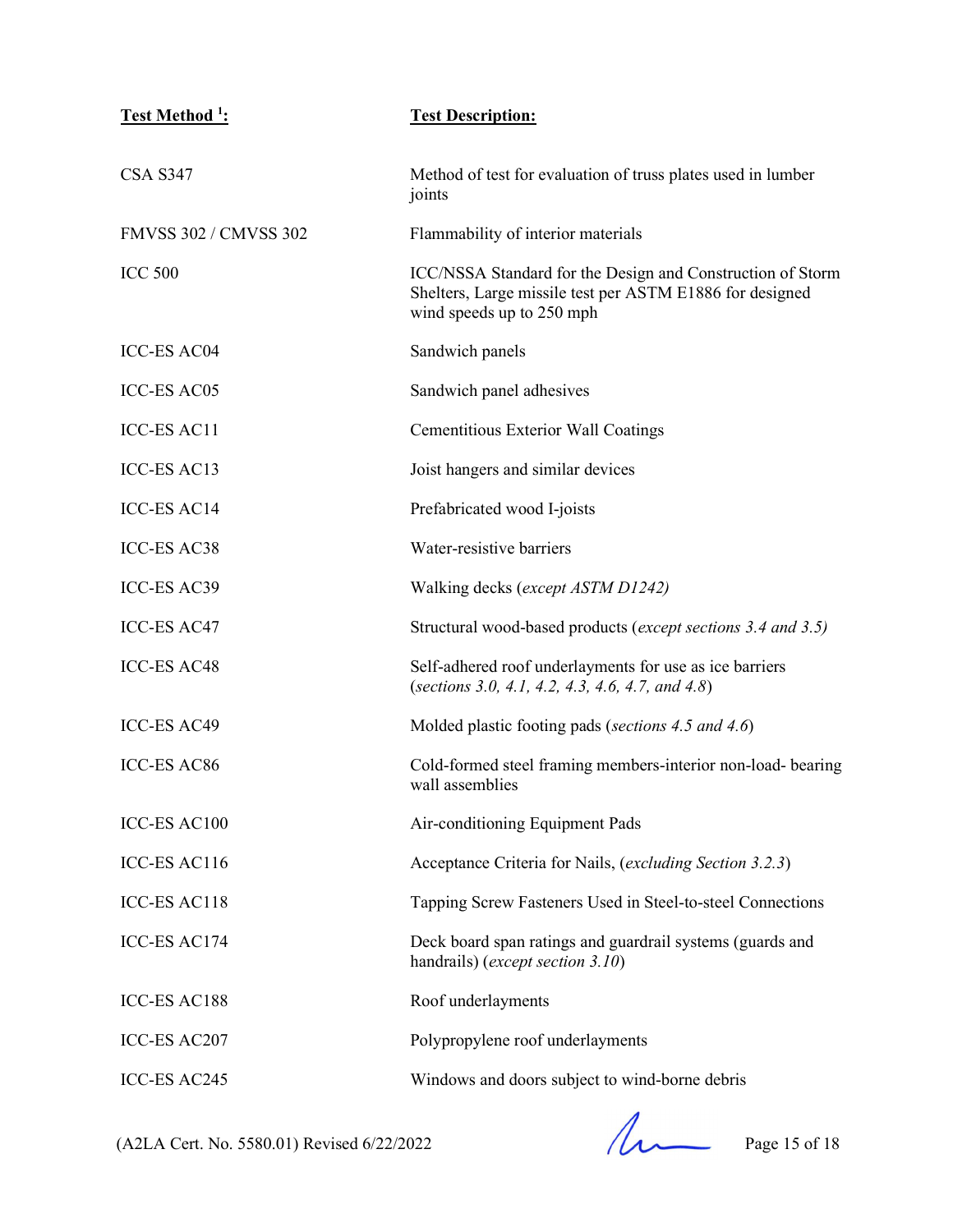| Test Method <sup>1</sup> : | <b>Test Description:</b>                                                                                                                                                                             |
|----------------------------|------------------------------------------------------------------------------------------------------------------------------------------------------------------------------------------------------|
| ICC-ES AC265               | Fiber-reinforced Polymer (FRP) Composite Columns Used as<br>Axial Load-bearing and Nonload-bearing Architectural and<br>Decorative Columns (except section 4.2.2 Load Duration)                      |
| ICC-ES AC266               | Wood structural panel roof sheathing factory-laminated with an<br>alternative roof underlayment (sections 4.1.2, 4.4.1 and 4.4.2)                                                                    |
| ICC-ES AC269               | Racking Shear Evaluation of Proprietary Sheathing Materials<br>Attached to Light-frame Wall Construction or Code-complying<br>Sheathing Attached to Light-framed Walls with Proprietary<br>Fasteners |
| ICC-ES AC269.1             | Proprietary Sheathing Attached to Wood Light-Frame Wall<br>Construction Used as Braced Wall Panels Under the IRC                                                                                     |
| ICC-ES AC269.2             | Proprietary Sheathing Jobsite-attached to Wood Light-frame<br>Wall Construction Used as Shear Walls                                                                                                  |
| ICC-ES AC273               | Acceptance Criteria for Hand Rails and Guards                                                                                                                                                        |
| <b>ICC-ES AC274</b>        | In-Ground, Residential, Fiber-Reinforced Plastic Swimming<br>Pools and Permanently Installed Plastic Spas                                                                                            |
| ICC-ES AC279               | Vinyl-Lined Residential Swimming Pools                                                                                                                                                               |
| ICC-ES AC283               | Metal hinge plate connectors for wood trusses                                                                                                                                                        |
| ICC-ES AC295               | Laminated fibrous board sheathing material (except section<br>4.3)                                                                                                                                   |
| ICC-ES AC310               | Water-resistive membranes factory-bonded to wood - based<br>structural sheathing, used as water-resistive barriers (sections<br>$4.2$ thru $4.7$ )                                                   |
| ICC-ES AC321               | Treated-engineered-wood siding (sections 4.4, 4.5 and 4.6)                                                                                                                                           |
| ICC-ES AC382               | Laminated fibrous board sheathing material used as a water-<br>resistive barrier                                                                                                                     |
| IEC 60695-11-10            | Fire hazard testing $-$ Part 11-10: Test flames $-50$ W horizontal<br>and vertical flame test methods                                                                                                |
| IEC 60695-11-20            | Fire hazard testing $-$ Part 11-20: Test flames $-500$ W flame<br>test method                                                                                                                        |
| ISO 871-1996               | Plastics – Determination of ignition temperature using a hot-air<br>furnace                                                                                                                          |

 $(A2LA$  Cert. No. 5580.01) Revised 6/22/2022 Page 16 of 18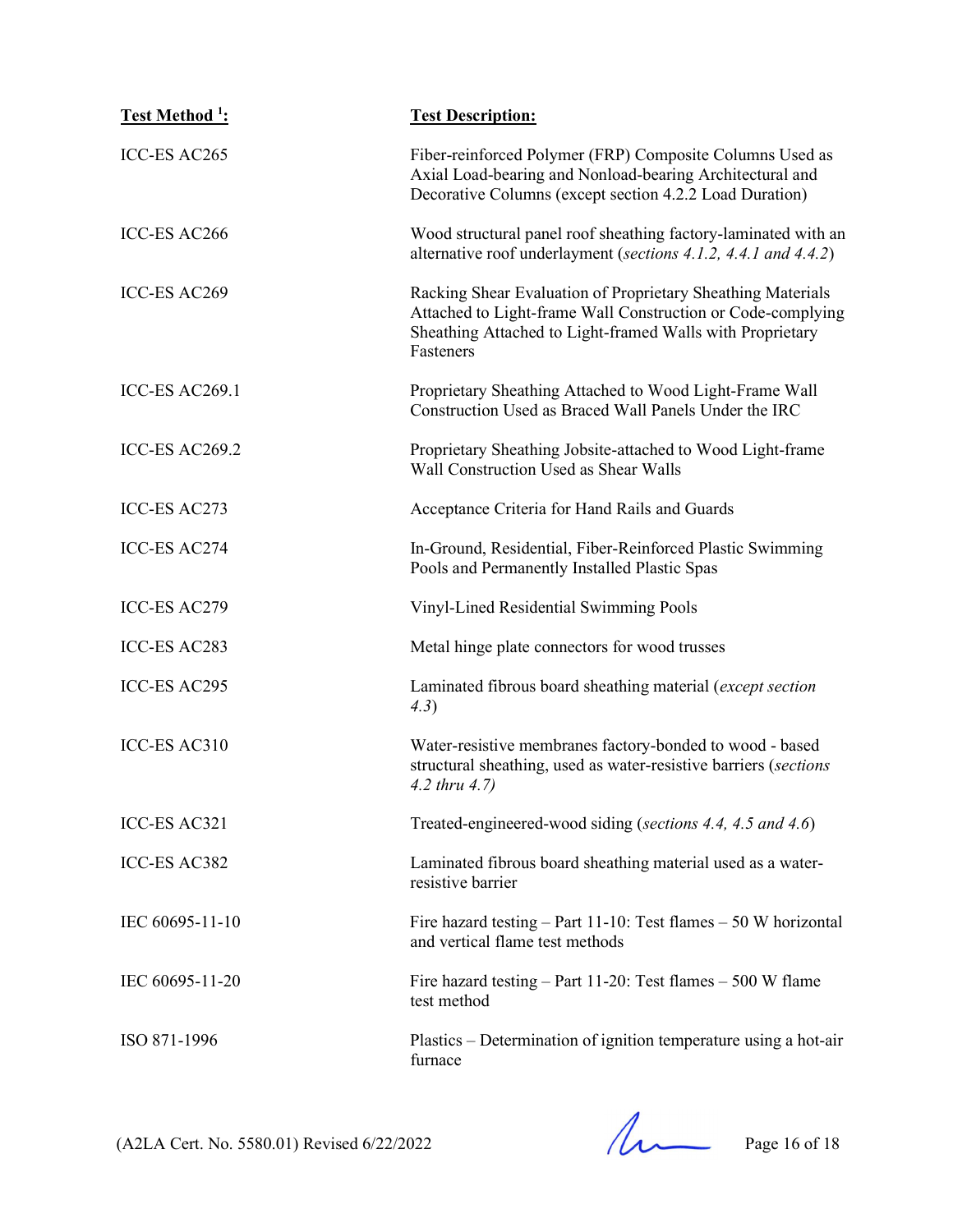| Test Method <sup>1</sup> :        | <b>Test Description:</b>                                                                                                                   |
|-----------------------------------|--------------------------------------------------------------------------------------------------------------------------------------------|
| <b>ISO 1210</b>                   | Plastics – Determination of the burning behaviour of horizontal<br>and vertical specimens in contact with a small-flame ignition<br>source |
| ISO 9772                          | Cellular plastics – Determination of horizontal burning<br>characteristics of small specimens subjected to a small flame                   |
| ISO 9773                          | Plastics – Determination of burning behaviour of thin flexible<br>vertical specimens in contact with a small-flame ignition<br>source      |
| <b>SAE J78</b>                    | <b>Steel Self-Drilling Tapping Screws</b>                                                                                                  |
| <b>TAS 201</b>                    | Impact test procedures                                                                                                                     |
| <b>TAS 202</b>                    | Criteria for testing impact and non-impact resistant components<br>using uniform static air pressure                                       |
| <b>TAS 203</b>                    | Criteria for testing products subject to cyclic wind pressure<br>loading                                                                   |
| <b>UL 94</b>                      | Tests for Flammability of Plastic Materials for Parts in Devices<br>and Appliances                                                         |
| <b>UL</b> 109                     | Tube Fittings for Flammable and Combustible Fluids,<br>Refrigeration Service, and Marine Use                                               |
| UL 2218/ UL 2218A                 | Impact Resistance of Prepared Roof Covering Materials/Impact<br>of Resistance of Roofing Systems                                           |
| Biological                        |                                                                                                                                            |
| <b>Test Method</b> <sup>1</sup> : | <b>Test Description:</b>                                                                                                                   |
| ASTM D1413                        | Standard test method for wood preservatives by laboratory soil-<br>block cultures                                                          |
| ASTM D2017                        | Standard test method of accelerated laboratory test of natural<br>decay resistance of woods                                                |
| ASTM D3345                        | Standard test method for laboratory evaluation of wood and<br>other cellulosic materials for resistance to termites                        |
| <b>AWPA E1</b>                    | Laboratory methods for evaluating the termite resistance of<br>wood-based materials: choice and no-choice test                             |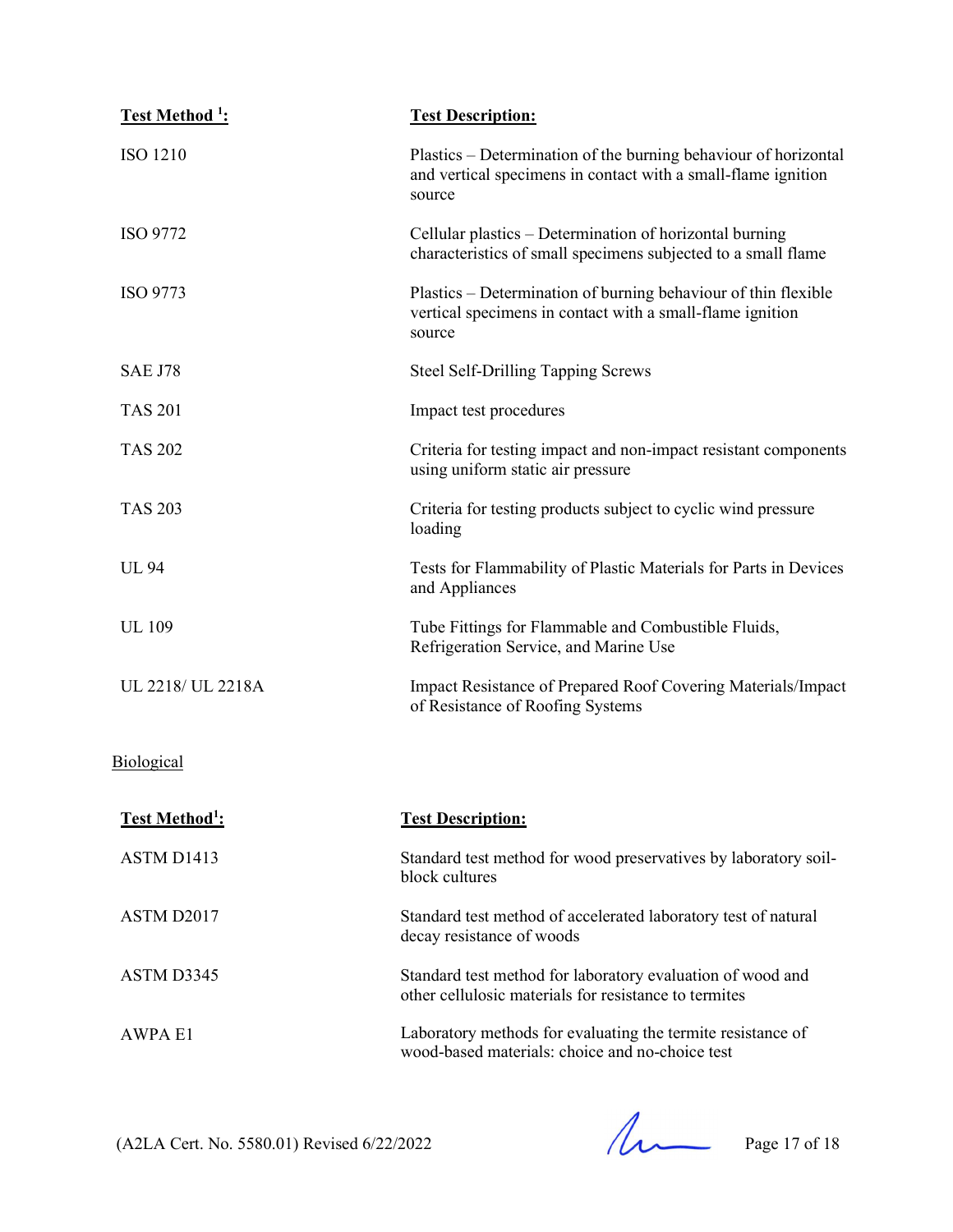<sup>1</sup> When the date, edition, version, etc. is not identified in the scope of accreditation, laboratories may use the version that immediately precedes the current version for a period of one year from the date of publication of the standard measurement method, per part C., Section 1 of A2LA R101 - General Requirements- Accreditation of ISO-IEC 17025 Laboratories.

<sup>2"</sup>The laboratory is only accredited for the test methods listed above. The accredited test methods are used in determining compliance with specific material specifications. The inclusion of these test methods on this Scope does not confer laboratory accreditation to the assessment of material specifications."